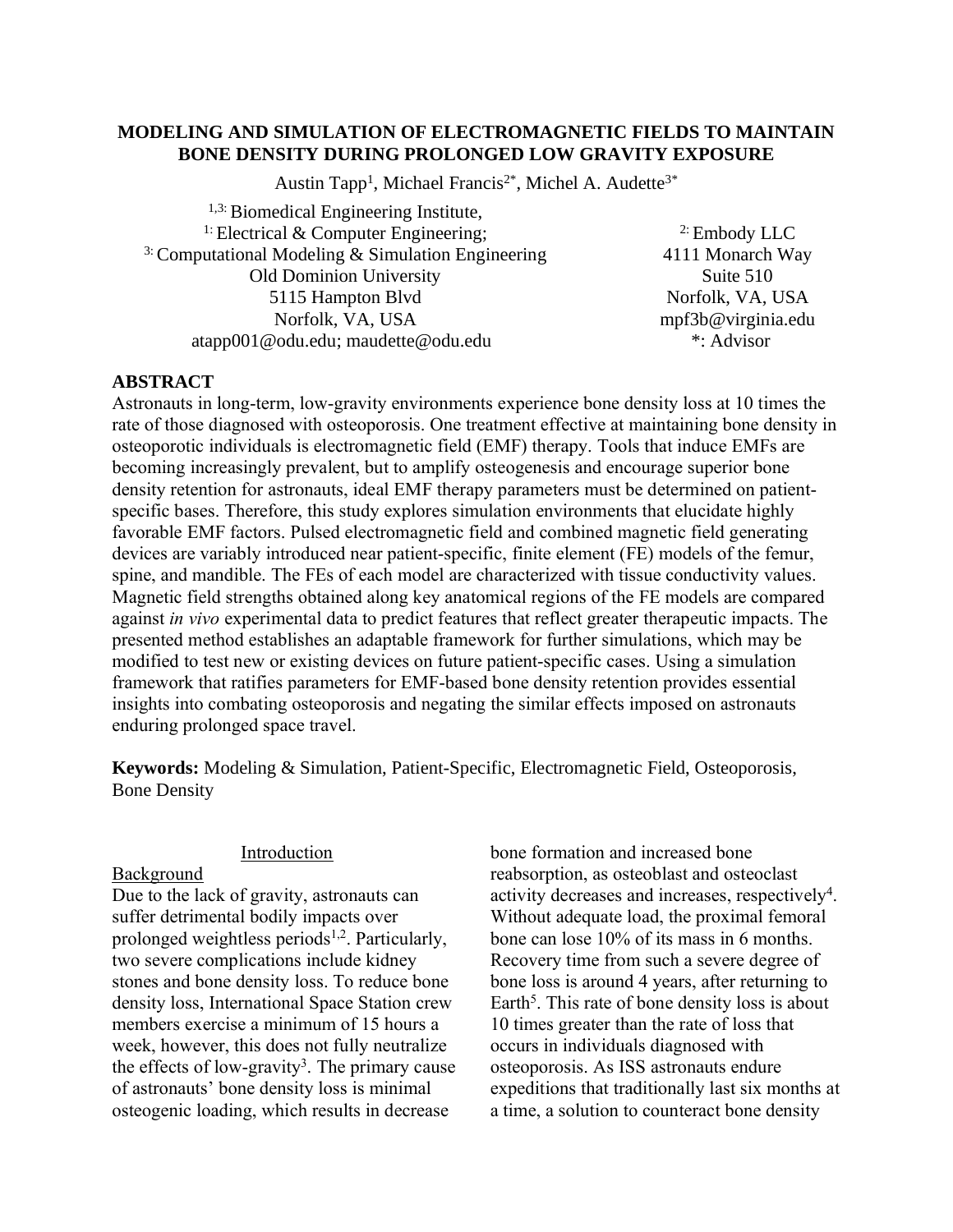loss continues to be of significant interest<sup>6</sup>. Additionally, the National Aeronautical and Space Administration is currently focused on deep space exploration and long-term space travel<sup>7</sup> . These expeditions will undoubtably last longer than 6 months and therefore require advanced health support measures to ensure the wellbeing of the astronauts undergoing such missions.

## **Osteoporosis**

This study's application also extends to individuals suffering from osteoporosis. Osteoporosis is a disease that primarily affects older persons, especially women, and occurs when bone growth of osteoblasts is outperformed by bone reabsorption of osteoclasts<sup>8</sup>. When the bone density of an individual is inferior by 2.5 standard deviations compared to the density of a normal adult, that individual is diagnosed with osteoporosis. It is estimated over 200 million people suffer from osteoporosis worldwide and of those diagnosed, 40% have sustained at least one osteoporosis related fracture<sup>9,10</sup>. The cost of these fractures were estimated to be  $$16$  billion in 2002 and \$22 billion in 2008<sup>11</sup>. As worldwide demographics continue to shift toward an aged population this problem will reach epidemic level proportions in upcoming decades<sup>8</sup>. An inexpensive, guaranteed, preventative and therapeutic treatment that negates the effects of osteoporosis would be exceptionally beneficial for the geriatric healthcare field.

# Electromagnetic Field Therapy

One treatment option for maintaining bone density in both astronauts and those suffering from osteoporosis is electromagnetic field (EMF) therapy. Clinically used EMF generating devices are classified based on their mechanism of action: pulsed electromagnetic field (PEMF) or combined magnetic field (CMF). Both types of EMF therapies have been shown to be safe,

effective, and noninvasive methods that promote bone growth *in vitro* and *in vivo*<sup>12</sup> - <sup>17</sup> . Further, EMF treatment significantly improves the intrinsic material properties of bone, including maximum stress, yield stress and toughness, bone mass, bone microstructure, and bone strength<sup>12,18,19</sup>. While PEMFs have bursts, or pulses, of current, CMFs apply continuous current through a combination of alternating and direct current<sup>16,20</sup>. For CMF devices, therapy sessions are about 30 minutes, but for PEMF devices sessions may last a few hours. Regardless of the device used, the cellular impacts of applied EMFs induce the same anabolic upregulation activity. EMFs promote osteogenic differentiation by simultaneously activating the bone morphogenetic proteins, Smad 1/5/8 and BMPRII, to elicit a cascade pathway that induces osteogenesis <sup>14,21</sup>. In clinical use, PEMF treatment is more commonplace for osteotomy and dental implant procedures, during bone regrowth post-fracture and in cases of postoperative osseous consolidation following varus deformity corrections<sup>22-26</sup>. Additionally, many studies have explored PEMF therapy on osteoporotic animal models and in humans diagnosed with osteoporosis<sup>12,18,19,27,28</sup>. Alternatively, CMFs are reportedly more effective at bone regrowth in thoracolumbar spinal regions, after spinal fusion operations and, while not statistically significant, appear to be more successful in bone-tendon junction healing studies. In many clinical trials, results reflect mixed efficacy related to EMF therapy usage for maintaining bone density, however, studies cite challenges in obtaining and determining ideal device position, orientation, and tissue targets throughout osteoporosis treatment<sup>12</sup>. Thus, the present study utilizes an *in silico,* simulation framework that permits device and patientspecific evaluation for ideal EMF therapy factors. The environment seeks to provide risk-free selection and exploration of EMF devices, device position and orientation, and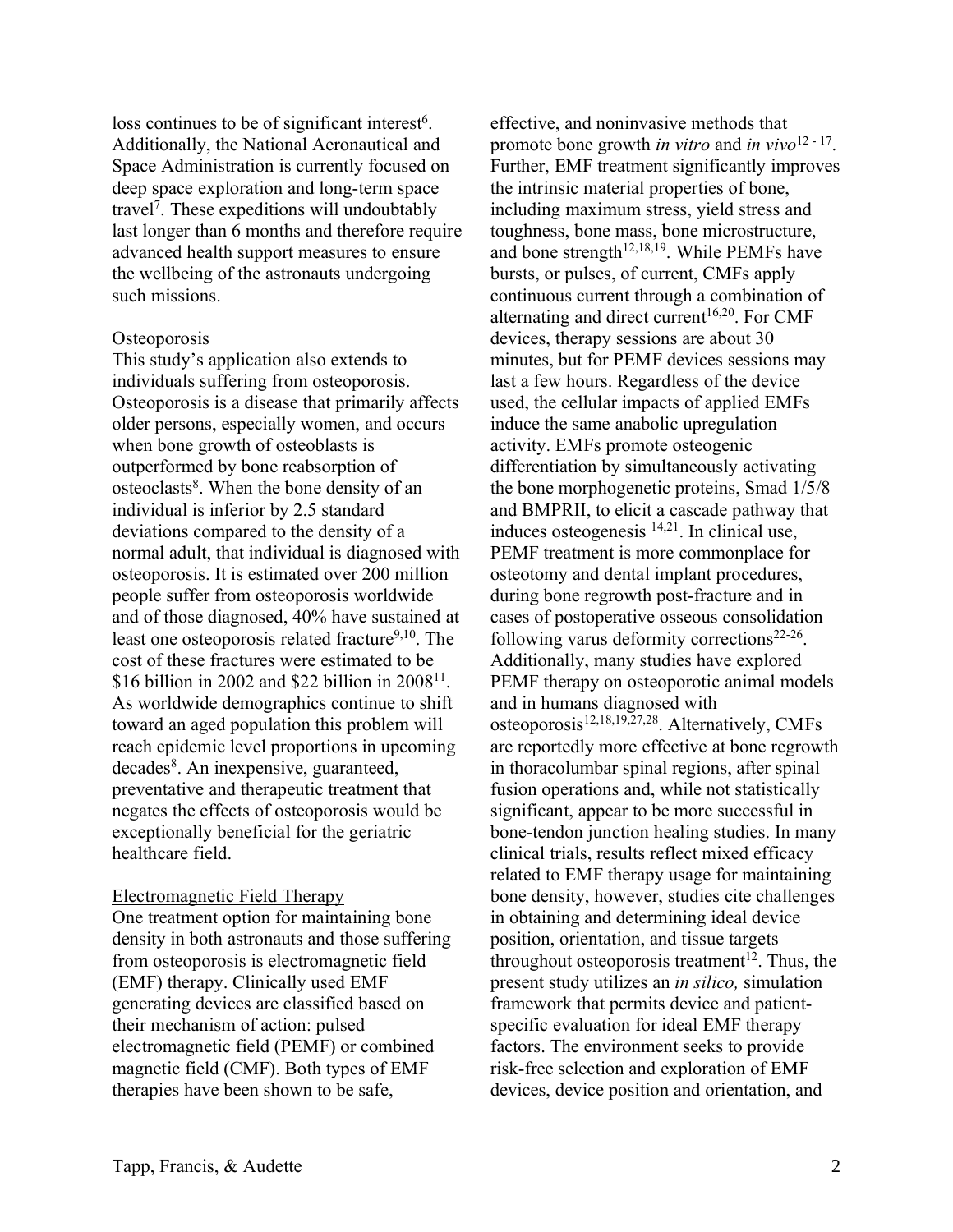targeted tissue areas to calculate EMF strength information that guides therapy choices for astronauts and individuals with osteoporosis. Determination of EMF treatment parameters in this manner may boost osteogenesis and support elevated bone density levels to make EMF use a more viable therapy option.

## Methods

*In Silico* Simulation Environment Some EMF simulation toolkits are provided by software packages such as COMSOL, SolidWorks, Ansys, or Altair Feko. The EMF simulations of these programs are modeled with the Maxwell-Faraday equation for electromagnetism, represented as a differential equation in SI units:

 $\nabla x E = -\frac{\partial B}{\partial t}$  (1) where E is the electric field and B is the magnetic field. While magnetic field strength is quickly determined with these packages, the studies using such software are required to represent different portions of the bone, cancellous, cortical, and red and yellow marrow, by lumping them into a conglomerate that has shared electrical conductivities $24$ . Some studies do provide differing conductivity values for of the inner and outer vertebrae, intervertebral discs, and surrounding mediums, but fail to consider the most critical point of interest of EMF stimulation: the marrow of the bones that contain the mesenchymal stem cells, which give rise to the osteoblasts through the upregulation of the osteogenesis pathway<sup>20</sup>. Further, the studies models in the EMFs simulations are simplistic representations of the true anatomy<sup>24</sup>. Attempting EMF therapeutic standardization with coarse, generalized methodology may be the cause of EMF application challenges reported by clinical trials. In contrast, the present study utilizes patient-specific data and adapts to individualistic anatomy for accurate parameter determination. Additionally, because this study identifies ideal magnetic field positioning, only a single time point needs to be observed, so modeling with electrostatics and magnetostatics is more appropriate than modeling EMFs through eq. 1. Thus, the environment selected for this study was SciRun, from the University of Utah's Scientific Computing and Imaging Institute<sup>29</sup>. SciRun is open-source, highly customizable and permits exploration of static EMFs 30 . In SciRun, imported FE models may be controlled at higher resolutions and are assigned with tissue-specific conductivities along individual tetrahedra for more precise EMF calculations compared to some commercially available toolkits.

Patient-Specific Model Generation:

The femur, spinal vertebra, and mandible are the most common bones to undergo EMF treatment therapy. Developing these models to be patient specific for use in SciRun is accomplished through the same, 6-step pipeline. First an anatomist-drawn, generic, Computer-Aided Design (CAD) template of the anatomy is obtained<sup>31</sup>. The templates are converted into a triangulated surface mesh and characterized with points. Next, corresponding anatomy from a patient image, which may be a computed tomography (CT) or magnetic resonance image (MRI), is segmented. Segmentations are obtained automatically with convolutional neural networks or manually with thresholding and region growing. Then, segmentations are assigned with points homologous to those on the surface mesh. The point pairs allow for an initial affine transformation, which is followed by elastic deformations<sup>32</sup>. The elastic transform mechanism lumps all triangular mesh vertices as mass particles and drives them toward the segmentation, which is specified as the target. During deformation, regularization is applied to penalize inappropriate distortions, internal forces are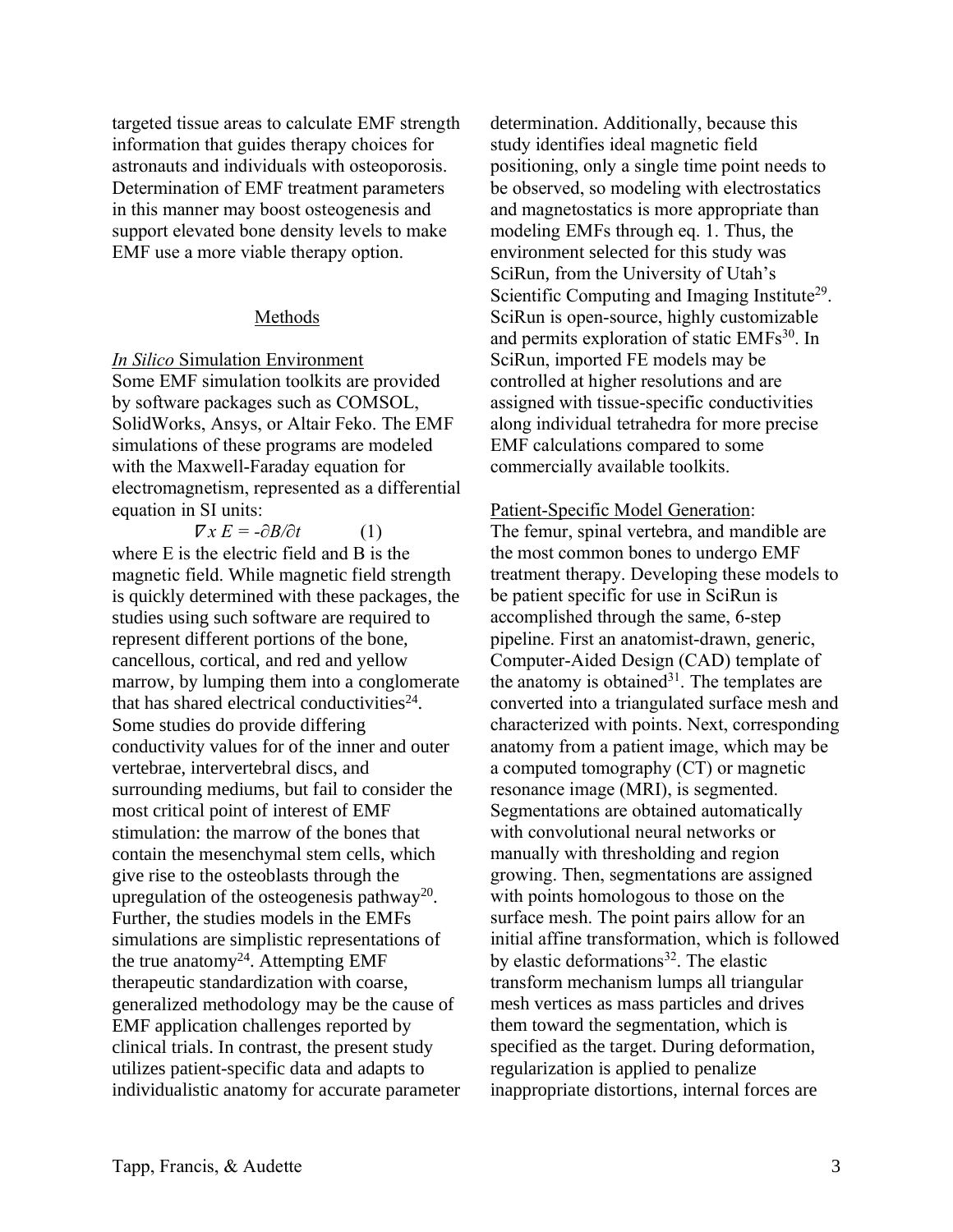incorporated to encourage mesh smoothness and shape similarity, and the local vertex geometries are modeled with mean value encoding. By beginning with a generic mesh and warping it to be patient specific, features of pathological anatomy, such as fractures, are not present, whereas these pathologies would exist in the segmentation. This is critical for the seamless production of an FE model, which is obtained through tetrahedralization of the patient-specific surface mesh. Holes in patient segmentations due to pathology would greatly challenge the tetrahedralization process. The software used to create the volumetric FE models was Cleaver or CGAL, depending on the anatomy to be converted<sup>33,34</sup>. Finally, the FEs of the volumetric models were assigned conductivity values equal to experimentally determined cellular conductivity of the given region<sup>35</sup>. For example, FEs were set to be 9.1 mS/m for cortical bone, 31mS/m for trabecular bone, and 230 mS/m for bone marrow in the femur.

#### EMF Computation:

The calculation of the EMF strength is dependent on device selection, position, and orientation as well as the chosen anatomy model and its associated conductivity values. In SciRun, EMF emitting devices can be manipulated and even created by a user. Some existing, real-world devices include single cone and double cone coils, a figure 8 coil from Magstim, and the MC-B70 butterfly figure 8 coil from Medtronic. EMFs may be approximated by several magnetic dipoles. The dipoles describe the magnetic field the coil emits and depend on coil shape and other specifications. Typically, these devices are comprised of single or double rings, which have subcoils wound in the opposite direction to focus magnetic stimulation at their midpoints. Electrical current induced by the coils is solved with the following equation:

$$
J = -\sigma(\nabla\phi + \frac{dA}{dt}),\tag{2}
$$

where  $\nabla \phi$  is the gradient of electrical potential, dA/dt is the time derivative of the magnetic vector potential that is generated by the coil, and  $-\sigma$  is the electrical conductivity tensor. As mentioned, the primary current, J, is assumed to be constant for a considered instance in SciRun. Thus, current is dependent on just the position, orientation, and EMF profile of the coils as well as the conductivity of the mesh. Primary current is calculated along every tetrahedra of the entire FE model and a uniform current is at output each element. Therefore, magnetostatic field strength approximation at a position, r, in 3 dimensional space is obtained by the Biot-Savart law of constant uniform current:

$$
B(r) = \frac{\mu_0}{4\pi} I \int_C \frac{d\ell \, x \, \hat{r}'}{|r'|^3} \, (3)
$$

where  $\mu_0$  is the magnetic constant, I is current, C is the path of the current, and  $d\ell$  is a vector along C. The magnetic field values, B, are then compared to experimental studies to evaluate the efficacy of devices' position, orientation, and EMF profile when therapy is being applied to the given point of interest, r.

## Results

### Patient FE Models

Patient-specific finite element models of the femur, spinal vertebra and mandible were generated via the process outlined above. Using uniform assumptions of cortical bone, trabecular bone, and bone marrow, the FE models were then volumetrically characterized at 0-3mm<sup>3</sup> , 3-24mm<sup>3</sup> and 24-30mm<sup>3</sup> for the femur, at 0-2.5mm<sup>3</sup>, 2.5-20mm<sup>3</sup> and 20-24mm<sup>3</sup> for the vertebrae and 0-1.5mm<sup>3</sup>, 1.5-6.5mm<sup>3</sup> and 6.5-8.0mm<sup>3</sup> for the mandible. The 0mm point occurs on the FE model's surface and final value associated with bone marrow is the model's core; the femur's center is 30mm<sup>3</sup>, the vertebrae centers are 24mm<sup>3</sup> and the manible's center is 8.0mm<sup>3</sup>. Model generation accuracy was determined prior to the instancing of the models within SciRun. Validation of deformed models meshes was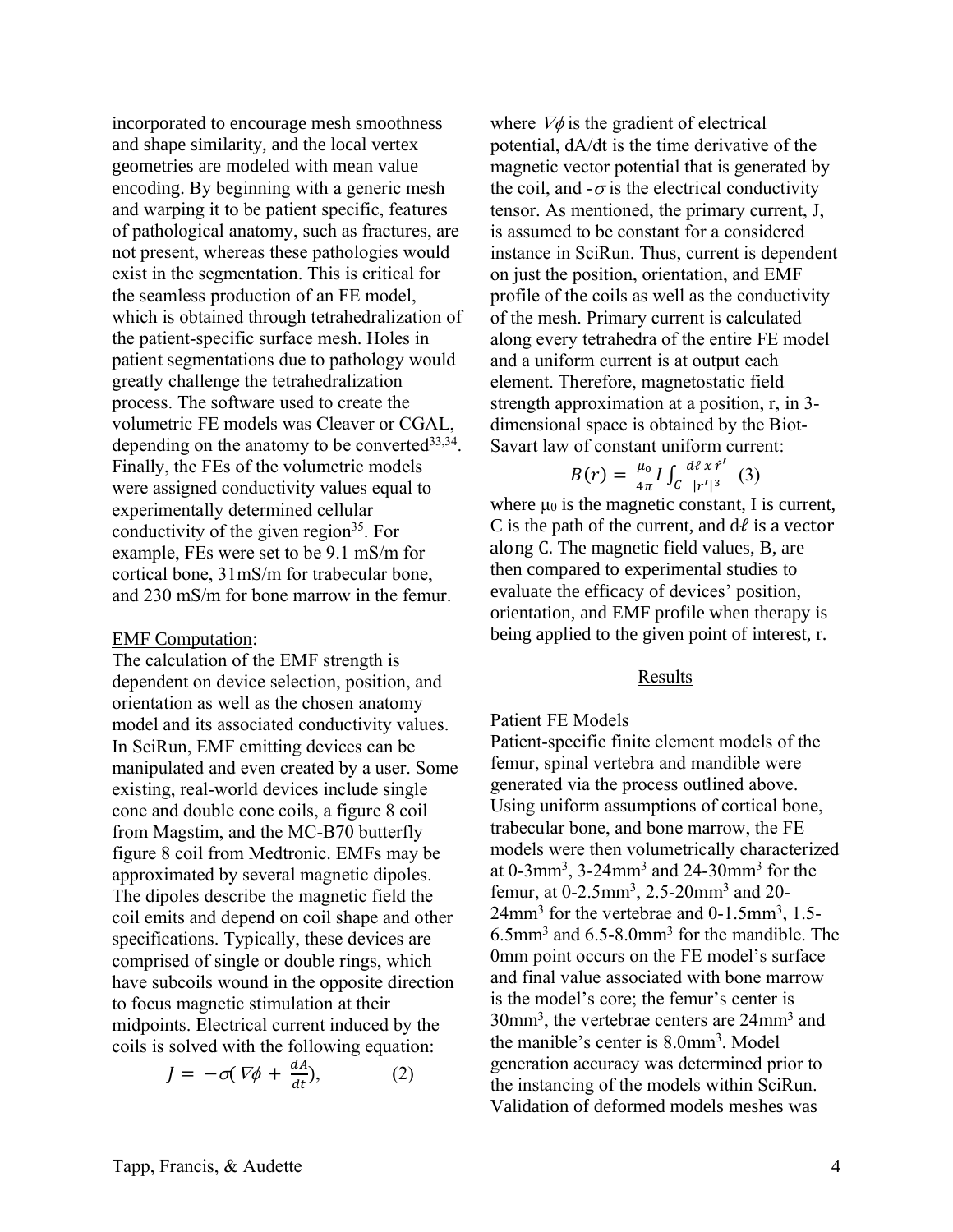completed using associated ground truth segmentations. All model fits were evaluated with Dice similarity coefficient (DSC) and average Hausdorff distance using the segmentation comparison tools of 3D Slicer. DSC of femurs had scores of 0.83 and an average Hausdorff distance of 2.37 mm. DSC of vertebral fits had a score of 0.77 and an average Hausdorff distance of 1.4 mm. DSC of manible fits scored 0.81 and had an average Hausdorff distance of 1.18 mm. Figure 1 displays qualitative fitting results and Table 1 summarizes the quantitative results.

| <b>Anatomy</b> | DSC(%) | Hausdorff (mm) |
|----------------|--------|----------------|
| Femur          | 83     | 2.37           |
| Vertebrae      | 77     | 1.4            |
| Mandible       | 81     | 1.18           |
| ΔH             |        | 1.65           |

Table 1: The DSC and Hausdorff distance metrics of the surface model after patientspecific deformation.



Figure 1: Qualitative views of a femur (left), vertebra (middle) and mandible (right) fitting.

Within the SciRun environment, these patientspecific, FE models assigned particular bone conductivity values. Different views of the volumetric models, which have been clipped to expose the tetrahedra they contain, can be seen in Figure 2 and 3. The clipping plane, appearing in blue, is used to provide crosssection viewing. Figure 4 displays the part of the SciRun interface that is used to assign portions of the FE models with appropriate conductivity values.



Figure 2: The tetrahedralized vertebra (left) and mandible (right) mesh seen in SciRun.



Figure 3: A magnified view of femoral head of tetrahedralized femur mesh.



Figure 4: The SciRun interface that also displays the module for setting the mesh conductivity values.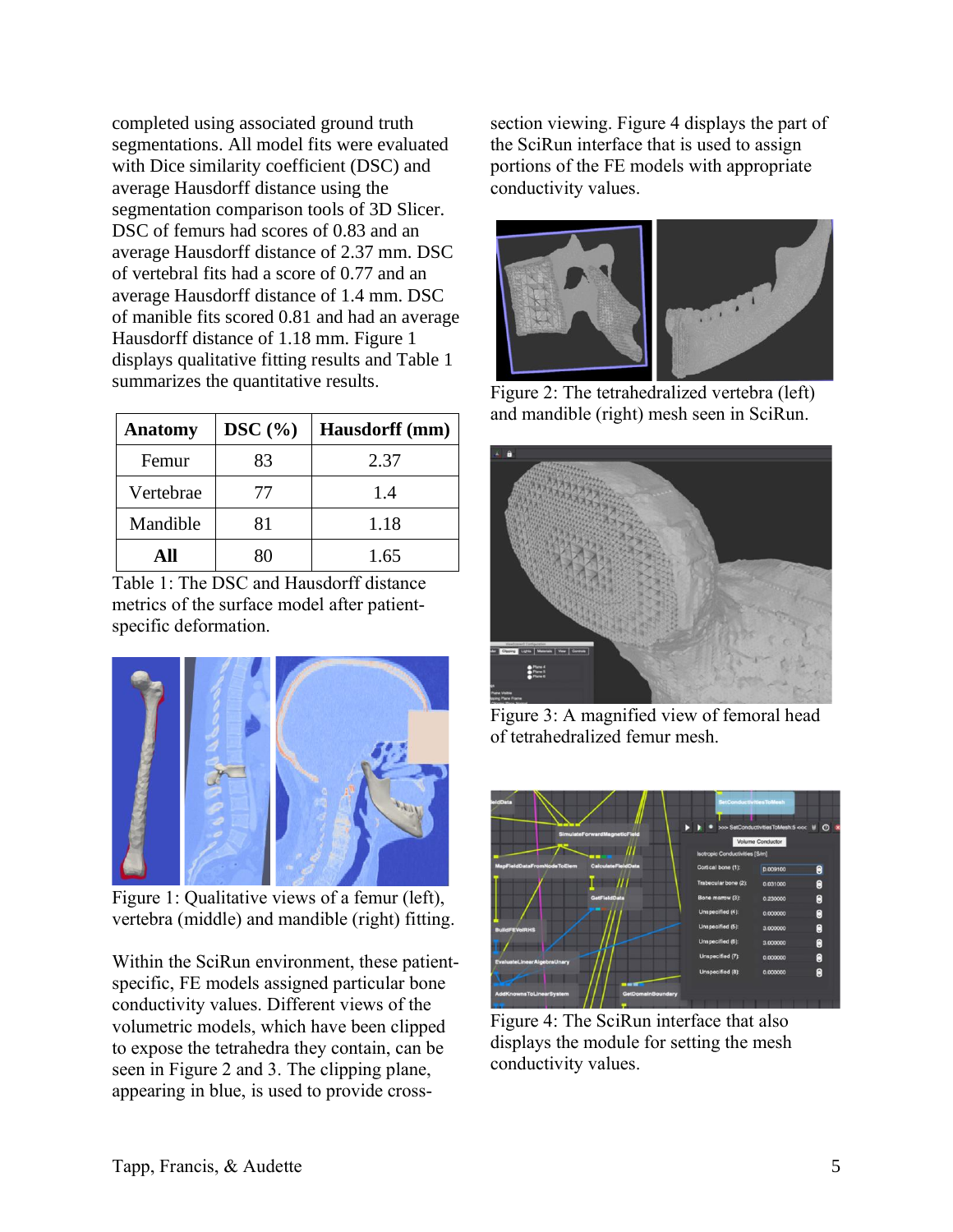

Figure 5: Magnetic field strength intensities on a femur mesh when a EMF device was placed near the femoral head. The device is the small gray blob near the top of the femur, circled in red. Red coloration is maximum field strength intensity while blue coloration is 0 tesla intensity.



Figure 6: EMF strength intensities on the femur mesh when a TMS device was placed near the femoral neck.



Figure 7: EMF strength intensities on the femur mesh when a TMS device was placed near the femoral shaft. In this instance, it is more obvious that the device is emitting two magnetic fields from each of its coils.

SciRun and Experimental EMF Evaluation Multiple magnetic field generating devices were placed around the volumetric models to explore how device positional and orientation determines EMF strength. Examples of variable placement on a femur are shown in Figures 5, 6 and 7. The output of the magnetic field intensity on the patient-specific FE models is represented by Tesla units. For each of the mesh types, varied regions of interest were explored. The femur typically loses most bone density around the head, neck, and shaft, so EMF devices were placed near these regions. Because the mandible is subjected to EMF therapy following implantation, probable implant points were targeted. The vertebrae tend to be treated from a posterior position and EMF devices were placed accordingly. Additionally, devices were varied while positioning was maintained; these results can be seen by Figures 8 and 9. The quantitative outputs of the simulations are shown in Tables 2, 3, and 4. When viewing EMF values from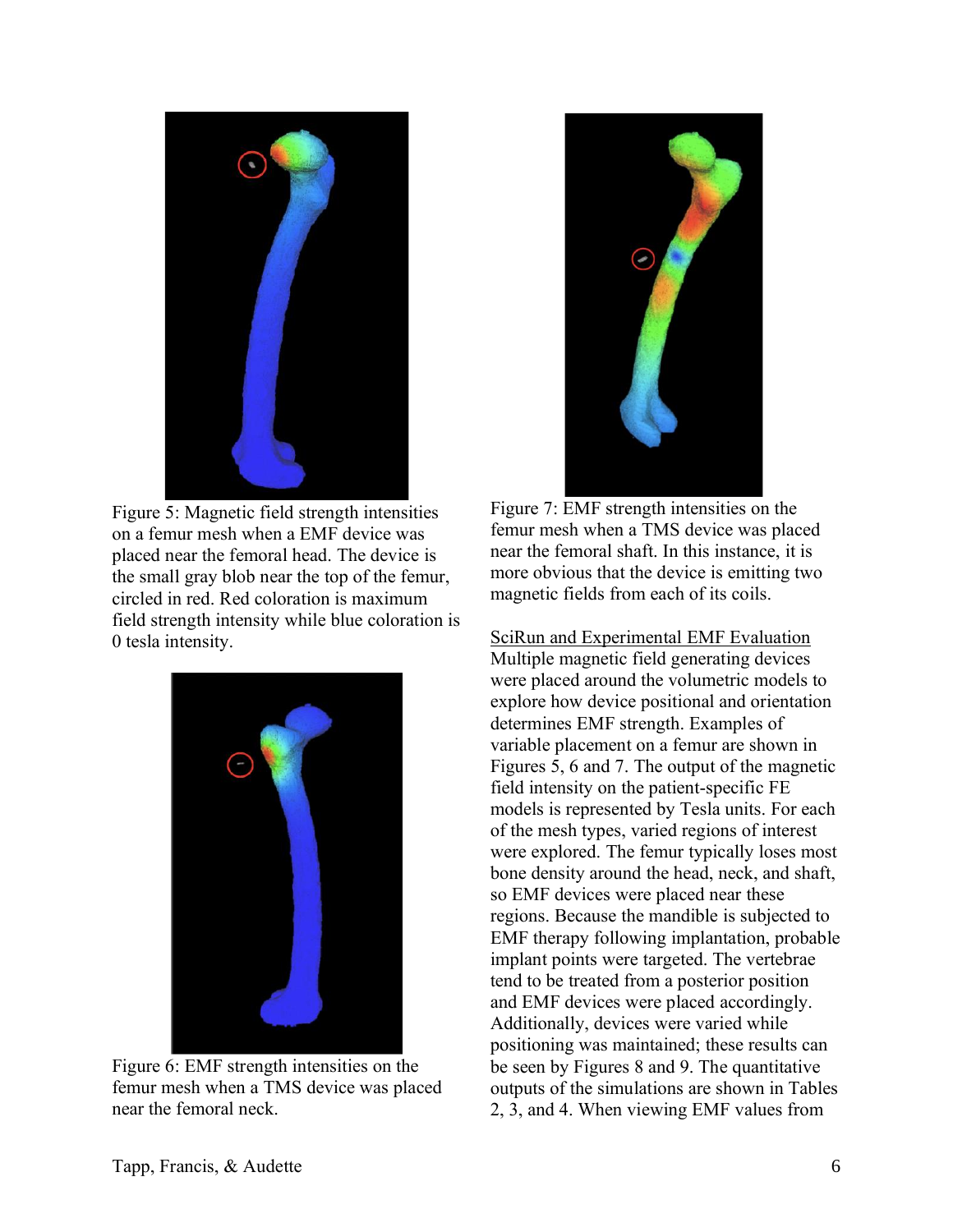relevant experimental studies magnetic field peak-to-peak observations were generally around 0.0005 T. Some max magnetic field values might reach up to 12 T at target zones. Values in the following tables that are between or greater than the minimum and maximum field strengths collected during experimental studies are italicized.



Figure 8: During vertebrae testing, devices are varied while positioning remains consistent. MC-B70 (far left), the Magstim (midleft), single cone (mid right), and double cone X (far right). Red coloration is maximum field strength intensity while blue coloration is 0 tesla intensity.



Figure 9: Mandible testing; devices are again varied while positioning remains consistent. The MC-B70 (far left), the Magstim (midleft), single cone (mid right), and double cone X (far right). Red coloration is maximum field strength intensity while blue coloration is 0 tesla intensity.

| Device near:     | <b>Femoral Head</b>        | <b>Femoral Neck</b>        | <b>Femoral Shaft</b>       |
|------------------|----------------------------|----------------------------|----------------------------|
| <b>Device</b>    | C, T, M (Tesla $10^{-3}$ ) | C, T, M (Tesla $10^{-3}$ ) | C, T, M (Tesla $10^{-3}$ ) |
| MedtronicMC-B70  | 4.1, 4.4, 4.3              | 3.9, 3.5, 3.4              | 1.2, 0.1, 0.05             |
| Magstim Figure 8 | 3.6, 4.2, 4.5              | 3.4, 3.5, 3.9              | 1.1, 0.9, 0.03             |
| Single Cone Coil | 25, 36, 37                 | 26, 27, 28                 | 15, 11, 6                  |
| Double Cone Coil | 4.3, 4.9, 4.6              | 4.5, 4.6, 4.7              | 8.7, 7.6, 7.2              |

Table 2: The average, magnetic field intensity, in Tesla units for at cortical (C), trabecular (T) and marrow (M) regions while four different EMF devices placed near the femoral head, neck and shaft. Italicized values are between or greater than the ranges of experimentally determined values from appropriately comparable studies.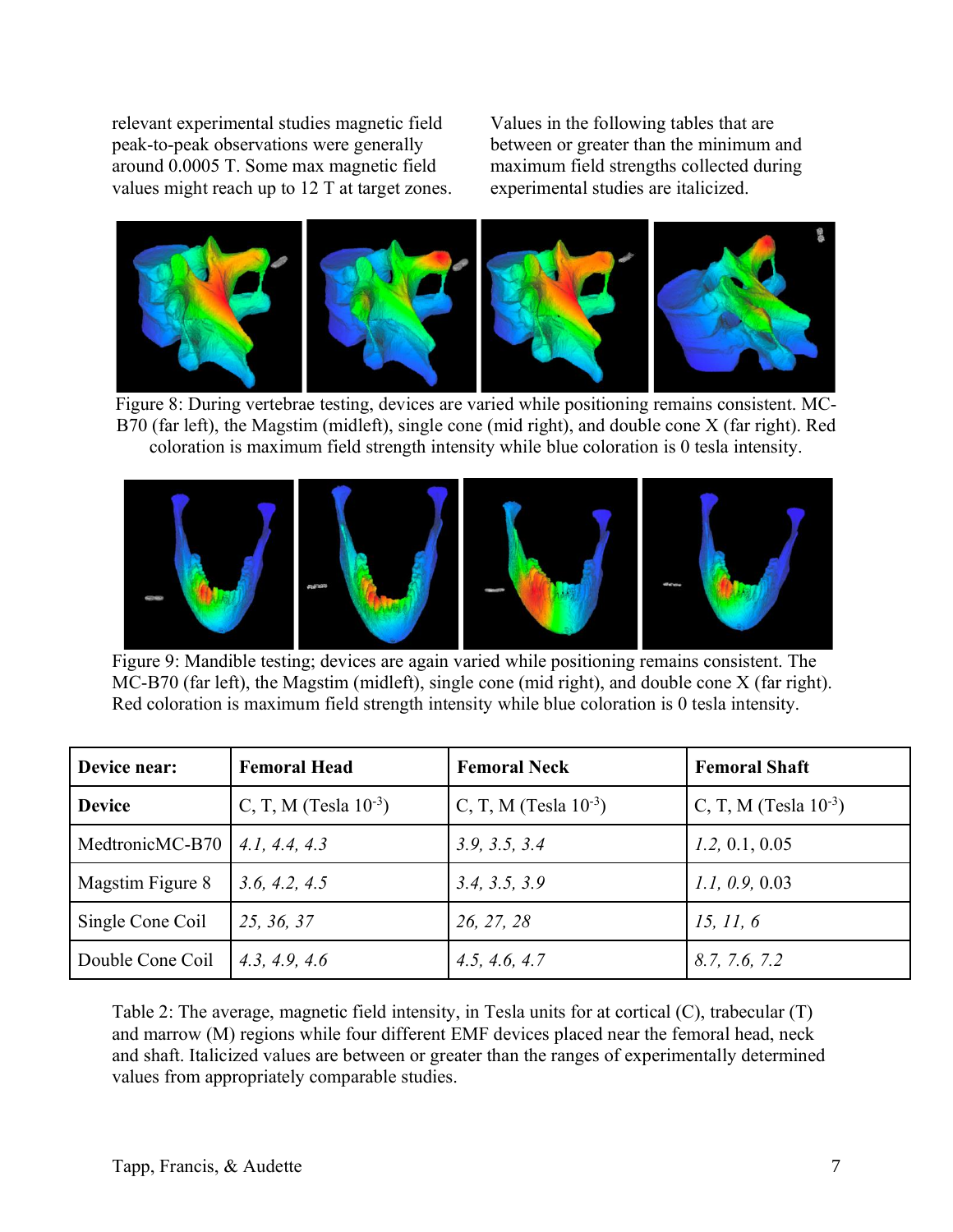|                  | TMS Device Placed near: Vertebrae - Magnetic Field Intensity $(T, 10^{-3})$ |                              |                          |  |
|------------------|-----------------------------------------------------------------------------|------------------------------|--------------------------|--|
| <b>Device</b>    | Cortical (Avg., Std., Max)                                                  | Trabecular (Avg., Std., Max) | Marrow (Avg., Std., Max) |  |
| MedtronicMC-B70  | 19, 12, 66                                                                  | 20, 13, 64                   | 16, 9, 55                |  |
| Magstim Figure 8 | 17, 13, 55                                                                  | 15, 14, 52                   | 9, 7, 29                 |  |
| Single Cone Coil | 68, 64, 336                                                                 | 54, 50, 320                  | 45, 34, 108              |  |
| Double Cone Coil | 20, 14, 69                                                                  | 19, 13, 63                   | 15, 14, 49               |  |

Table 3: This table reflects the average, standard deviation and maximum magnetic field intensity, in Tesla units, for four different TMS devices placed near vertebrae.

|                  | TMS Device Placed near: Mandible - Magnetic Field Intensity $(T, 10^{-3})$ |                              |                          |  |
|------------------|----------------------------------------------------------------------------|------------------------------|--------------------------|--|
| <b>Device</b>    | Cortical (Avg., Std., Max)                                                 | Trabecular (Avg., Std., Max) | Marrow (Avg., Std., Max) |  |
| MedtronicMC-B70  | 18, 14, 64                                                                 | 18, 15, 61                   | 11, 6, 47                |  |
| Magstim Figure 8 | 15, 12, 44                                                                 | 13, 9, 28                    | 8, 7, 21                 |  |
| Single Cone Coil | 66, 60, 332                                                                | 57, 49, 327                  | 76, 30, 155              |  |
| Double Cone Coil | 19, 15, 62                                                                 | 18, 16, 59                   | 13, 9, 48                |  |

Table 4: This table reflects the average, standard deviation and maximum magnetic field intensity, in Tesla units, for four different TMS devices placed near the mandible.

# Conclusion

A comparison of the experimental data and the EMF values obtained in this study validate the efficacy of the presented simulation methods. The environment proposed by this study provides a foundation for adjustable and seamless integration of new or existing EMF generating devices for patient testing. This testing may be done in a risk-free manner, *in silico,* to determine ideal parameters such as device orientation and position, and even suggest specific benefits of a particular device of choice. Additionally, using the methods outlined above, individualized anatomy may be loaded with conductivity properties to

permit greater understanding of EMF effects during therapeutic application on osteoporotic-like bone density degradation. Such data may offer essential insight into necessary protocols for maintaining bone mass in astronauts undergoing expeditions to the International Space Station, Mars, or elsewhere. Furthermore, refining EMF therapies may enhance the lives of millions who are burdened with osteoporosis by reducing their morbidity through increased bone density and substantially decreasing the number of fracture injuries secondary to this disease.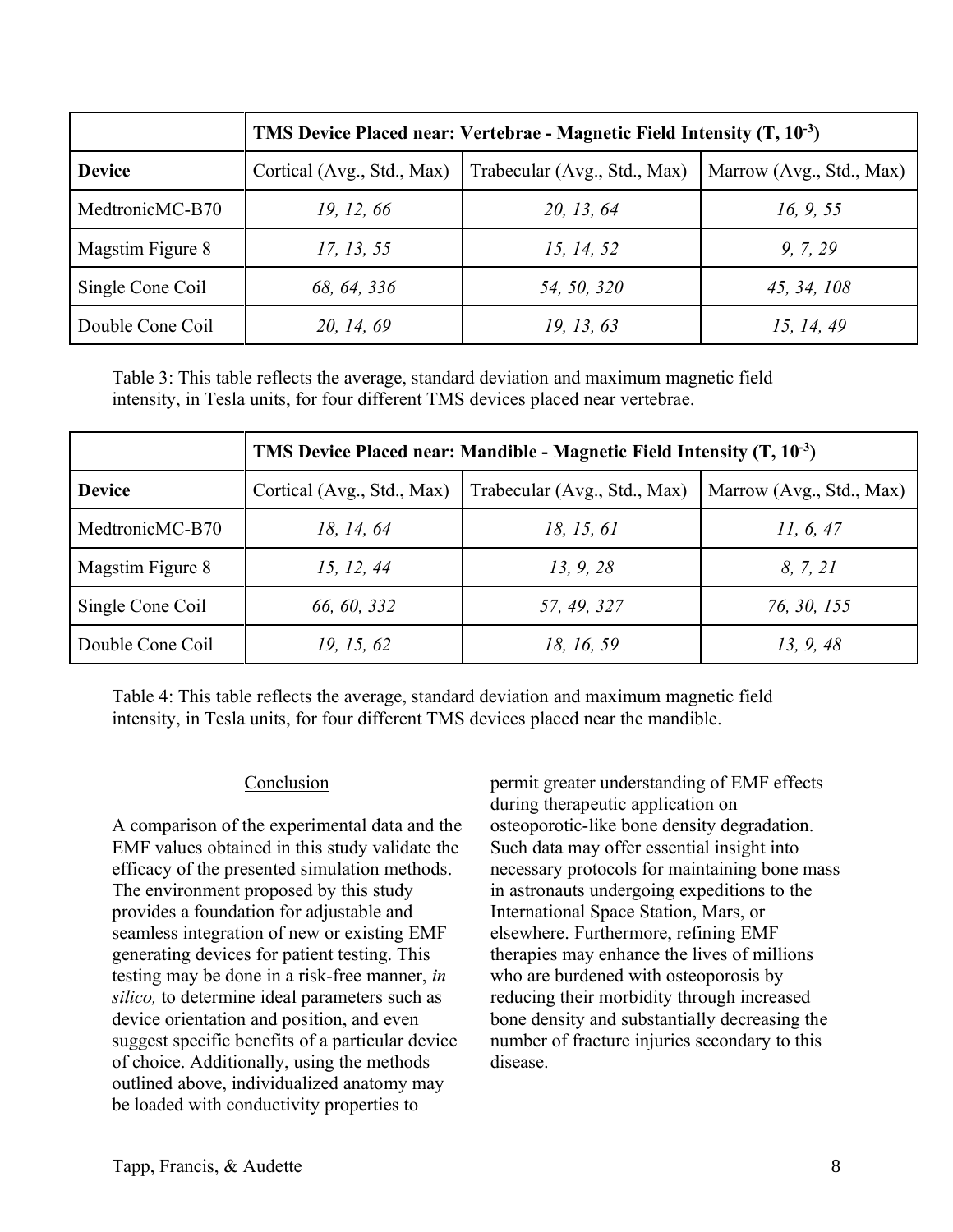### Acknowledgements

I would like to express my gratitude to Dr. Michel Audette and Dr. Michael Francis for their support and guidance toward this research. I would also like to thank the VSGC for the financial support they provided to make this exciting study possible.

### Conflicts of Interest

The authors have no conflicts of interest to declare at this time.

### References

- 1) Abadie, L. J., Lloyd, C. W., & Shelhamer, M. J. (2015). Gravity, Who Needs It? NASA Studies Your Body in Space What.
- 2) Lev, M. H. (2020). The Long-term Effects of Spaceflight on Human Brain Physiology. *Radiology*, 201164.
- 3) Dunbar, Brian. "Preventing Bone Loss in Space Flight with Prophylactic Use of Bisphosphonate: Health Promotion of the Elderly by Space Medicine Technologies." *NASA*, 27 May 2015,
- 4) Selvamurugan, N., Kwok, S., Vasilov, A., Jefcoat, S. C., & Partridge, N. C. (2007). Effects of BMP-2 and pulsed electromagnetic field on rat primary osteoblastic cell proliferation and gene expression. *Journal of Orthopaedic Research*, *25*(9), 1213–1220.
- 5) Nagaraja, Mamta. "Space Bones." *NASA*, NASA, 1 Oct. 2001
- 6) Garcia, Mark. "International Space Station Facts and Figures." *NASA*, 28 Apr. 2016.
- 7) Whiting, Melanie. "NASA Deep Space Exploration Systems Look Ahead to Action-Packed 2018.", 5 Jan. 2018
- 8) Riggs', B. L., & Melton, L. J. (1995). *The Worldwide Problem of Osteoporosis: Insights Afforded by Epidemiology*. *Bone*
- 9) Al Anouti, F., Taha, Z., Shamim, S., Khalaf, K., Al Kaabi, L., & Alsafar, H. (2019). An insight into the paradigms of osteoporosis: From genetics to biomechanics. *Bone Reports*, *11*
- 10) Halbout, Phillipe. 2017. "Epidemiology." *International Osteoporosis Foundation*.
- 11) Blume, S. W., & Curtis, J. R. (2011). Medical costs of osteoporosis in the elderly Medicare population. In *Osteoporosis International* (Vol. 22, pp. 1835–1844). Osteoporos Int.
- 12)Jing, D., Cai, J., Li, F., Xu, Q., … Luo, E. (2014). Pulsed Electromagnetic Fields Partially Preserve Bone Mass, Microarchitecture, and Strength by Promoting Bone Formation in Hindlimb-Suspended Rats. *Journal of Bone and Mineral Research*, *29*(10), 2250–2261.
- 13) Prakash, D., & Behari, J. (2009). Synergistic role of hydroxyapatite nanoparticles and pulsed electromagnetic field therapy to prevent bone loss in rats following exposure to simulated microgravity. *International Journal of Nanomedicine*, *4*, 133–44.
- 14) Xie, Y., Shi, W., … Fang, Q., (2016). Pulsed electromagnetic fields stimulate osteogenic differentiation and maturation of osteoblasts by upregulating the expression of BMPRII localized at the base of primary cilium. *Bone*, *93*, 22–32.
- 15) Ryaby, J. T., Mohan, S., Magee, F. P., & Baylink, D. J. (1995). CMFs increase insulin-like growth factor-ii in te-85 human osteosarcoma bone cell cultures. *Endocrinology*, 136(7), 3100–3106.
- 16) Cheaney, B., El Hashemi, M., Obayashi, J., & Than, K. D. (2020). CMF results in higher fusion rates than PEMF bone stimulation after thoracolumbar fusion surgery. *Journal of Clinical Neuroscience*, 74, 115–119.
- 17) Hu, J., Zhang, T., Xu, D., Qu, J., Qin, L., Zhou, J., & Lu, H. (2015). CMF accelerate bone-tendon junction injury healing through osteogenesis. *Scandinavian Journal of Medicine and Science in Sports*, 25(3), 398–405.
- 18) Topal, O., Çina Aksoy, M., Ciriş, İ. M., Doğuç, D. K., Sert, S., & Çömlekçi, S.